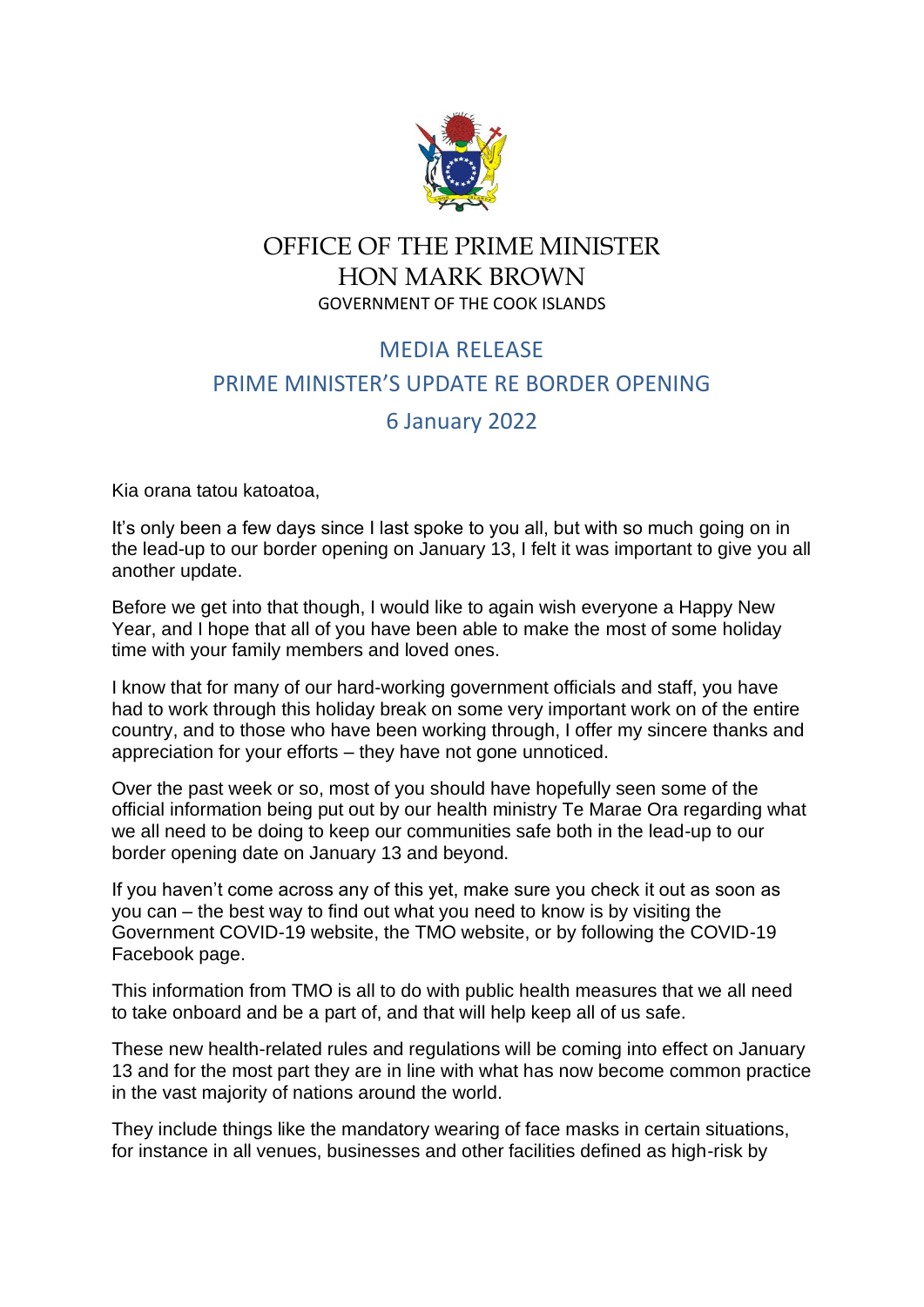TMO – and on all public transport, which includes all buses and aircraft, as well as passenger vehicles used for transfers to and from the airport.

People entering high-risk facilities must also have proof of vaccination, otherwise the person in control of the premises must impose certain restrictions such as a 100 person limit, mask-wearing rules, and one-metre physical distancing. These rules do not apply to children under 12 years of age.

Certain businesses and services, as well as gatherings of more than 100 people, will also be required to have contact tracing systems in place, and businesses, services and government must appoint a Covid-19 health and safety officer. We currently have 319 Covid-19 health and safety officers registered and their number will continue to increase.

Mask-wearing will not be mandatory in other public settings that do not fall into any of the categories I have mentioned, but it is always highly encouraged and recommended by our health professionals, and businesses can themselves decide to impose standards that exceed the health regulations.

Diligent use of our CookSafe contact-tracing tools, the CookSafe QR card and CookSafe+ app, is also strongly encouraged, as is the observance of basic health and hygiene measures

Some of you may not realise it, but all these measures and more have simply become a way of life for most of the world's population now – and while we here in the blessed Cook Islands have avoided the worst impacts of the Covid-19 pandemic, the time has come for us to take these necessary precautions to properly protect ourselves from this virus.

Remember too, that thanks to the Cook Islands having one of the highest vaccination rates in the entire world – more than 97% of our eligible 12 years old and over population has now had at least two doses of the vaccine – these precautions are not a last-ditch defence against Covid-19 but instead act as basic added safeguards that provide us all with yet another layer of protection, both for ourselves and most importantly for the more vulnerable among us.

With protecting all our people against Covid-19 in mind, Government has invested much time and expertise in the creation of our Cook Islands Covid-19 Response Plan, this is a plan outlining how we can best mitigate the impact of Covid-19 on the health, social and economic status of our country.

In setting out a safe framework for how we will go about protecting Cook Islanders from Covid-19 once our border opens on January 13, the Response Plan identifies four main action areas, three of which are the requirements for entry to the Cook Islands, requirements on arrival in the Cook Islands, and requirements for travel to the Pa Enua.

These key areas of concern will be managed via multiple layers of protection protocols, including stringent Covid testing, vaccination requirements, travel standdowns, home isolation and managed quarantine.